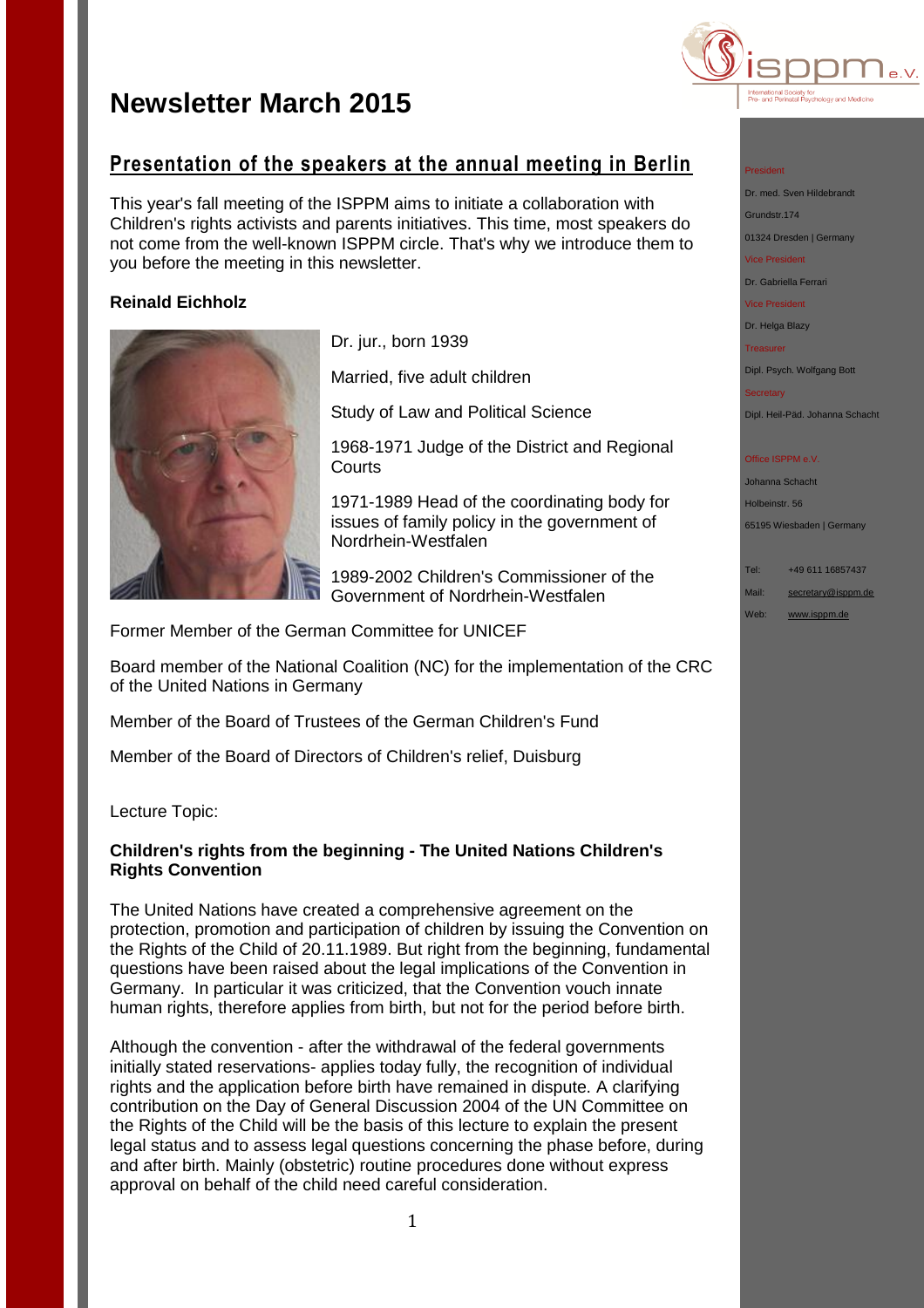

#### President

Dr. med. Sven Hildebrandt

Grundstr.174

01324 Dresden | Germany Vice President

Dr. Gabriella Ferrari

Vice President

Dr. Helga Blazy

**Treasurer** 

Dipl. Psych. Wolfgang Bott

**Secretary** 

Dipl. Heil-Päd. Johanna Schacht

### Office ISPPM e.V.

Johanna Schacht Holbeinstr. 56 65195 Wiesbaden | Germany

Tel: +49 611 16857437 Mail: [secretary@isppm.de](mailto:secretary@isppm.de)

Web: [www.isppm.de](http://www.isppm.de/)

We have set up a closed group on facebook, "isppm members forum": <https://www.facebook.com/groups/1524322761189091/>

This group is a communication space for isppm members, for networking and mutual support in all issues.

Worth seeing documentary about current birthing culture developments: Childbirth All or Nothing (BBC Documentary 2015) <https://www.youtube.com/watch?v=cNau7llwJO0&sns=fb>

Other recent posts from our fields and network are always available on our [Facebook-page.](https://www.facebook.com/pages/ISPPM-eV/124066644364106)

## **Events Diary**

## **Dates isppm e.V.**

**28 / 29th March 2015: Extended Board retreat in Wiesbaden**

**09 / 10th May 2015: Working Meeting of AG Prenatal Psychotherapy and Psychosomatics in Tübingen**

If you are interested to cooperate, may get in touch with Martina Gellert: [martina.gellert@arcor.de,](mailto:martina.gellert@arcor.de) Marita Klippel-Heidekrüger: [klippelheidekrueger@hotmail.com](mailto:klippelheidekrueger@hotmail.com) or Ludwig Janus: [janus.ludwig@gmail.com](mailto:janus.ludwig@gmail.com)

**23 - 25 October 2015: Annual Conference in Berlin "I feel - therefore I am"**

**Friday, Oct. 23: 14.00 – 18.00 h Pre-Congress-Workshops** parallel meeting of the **Extended Board** 

**18.00 – 21.00 h Members Assembly** parallel film Presentation

**21.15 h** Come Together

**Saturday, Oct. 24, 9.00 h – Sunday, Oct. 25, 12.30 h Main program**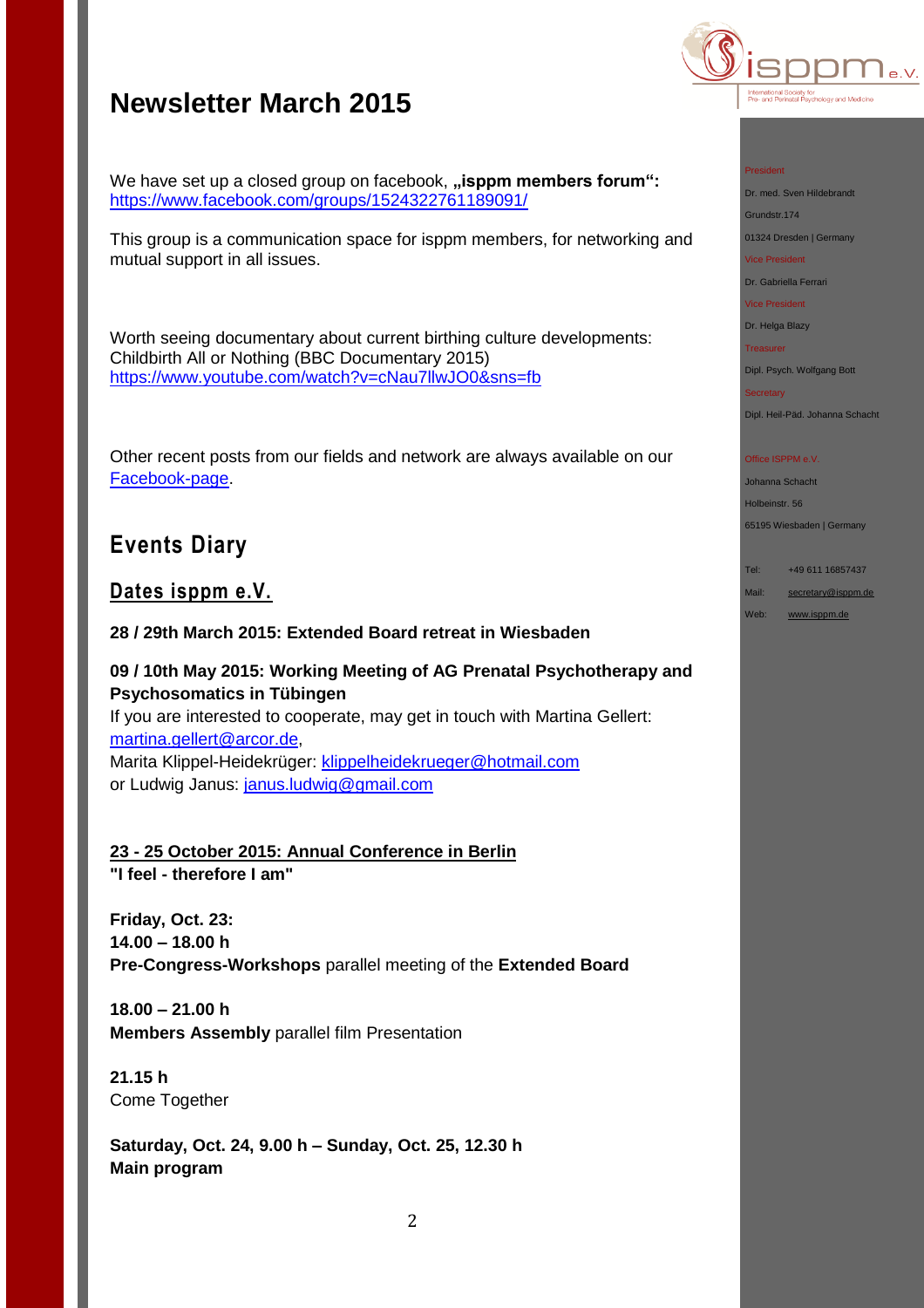

Keynote spreakers: Rien Verdult, Gabi Stoecken, Colette Mergeay, Reinald Eichholz, Erika Feyerabend

**Sunday, Oct. 25, 14.00 – 18.00 h Post-Congress-Workshops**

The conference language will be German with English power point presentations and abstract manual.

The preliminary program will be online soon. [http://www.isppm.de/en/](http://www.isppm.de/en/23-25-october-2015-annual-conference-in-berlin/)

**10 to 12 June 2016 Bonding Analysis Conference in Cologne** Contact: Helga Blazy [nc-blazyhe@netcologne.de](mailto:nc-blazyhe@netcologne.de)

## **Dates Conferences and Congresses**

**May 8 – 10, 2015** 10. Fachtagung für Primäre Prävention und Körperpsychotherapie **Frühe Prägungen** Eltern – Säugling – (Körper-)Psychotherapie im Dialog Oldenburg, Germany Information and registration: ZePP, [http://www.zepp-bremen.de,](http://www.zepp-bremen.de/) e-mail: [kontakt@zepp-bremen.de](mailto:kontakt@zepp-bremen.de)

**May 15 – 16, 2015** SERBIAN GOVERNMENT, MINISTRY OF EDUCATION, SCIENCE AND TECHNOLOGICAL DEVELOPMENT Institute for Experimental Phonetics and Speech Pathology, Belgrade, Serbia In cooperation with ISPPM **1st International Congress on Psychic Trauma: Prenatal, Perinatal & Postnatal Aspects (PTPPPA 2015)** Belgrade, Serbia <http://www.iefpg.org.rs/konferencije.html>

**May 21 – 23, 2015** 2nd European Congress on Intrapartum Care Porto, Portugal [http://www.ecic2015.org](http://www.ecic2015.org/)

#### President

Dr. med. Sven Hildebrandt

Grundstr.174

01324 Dresden | Germany Vice President

Dr. Gabriella Ferrari

Vice President

## Dr. Helga Blazy

Treasurer

Dipl. Psych. Wolfgang Bott

## **Secretary**

Dipl. Heil-Päd. Johanna Schacht

#### Office ISPPM e.V.

Johanna Schacht Holbeinstr. 56 65195 Wiesbaden | Germany

Tel: +49 611 16857437 Mail: [secretary@isppm.de](mailto:secretary@isppm.de)

Web: [www.isppm.de](http://www.isppm.de/)